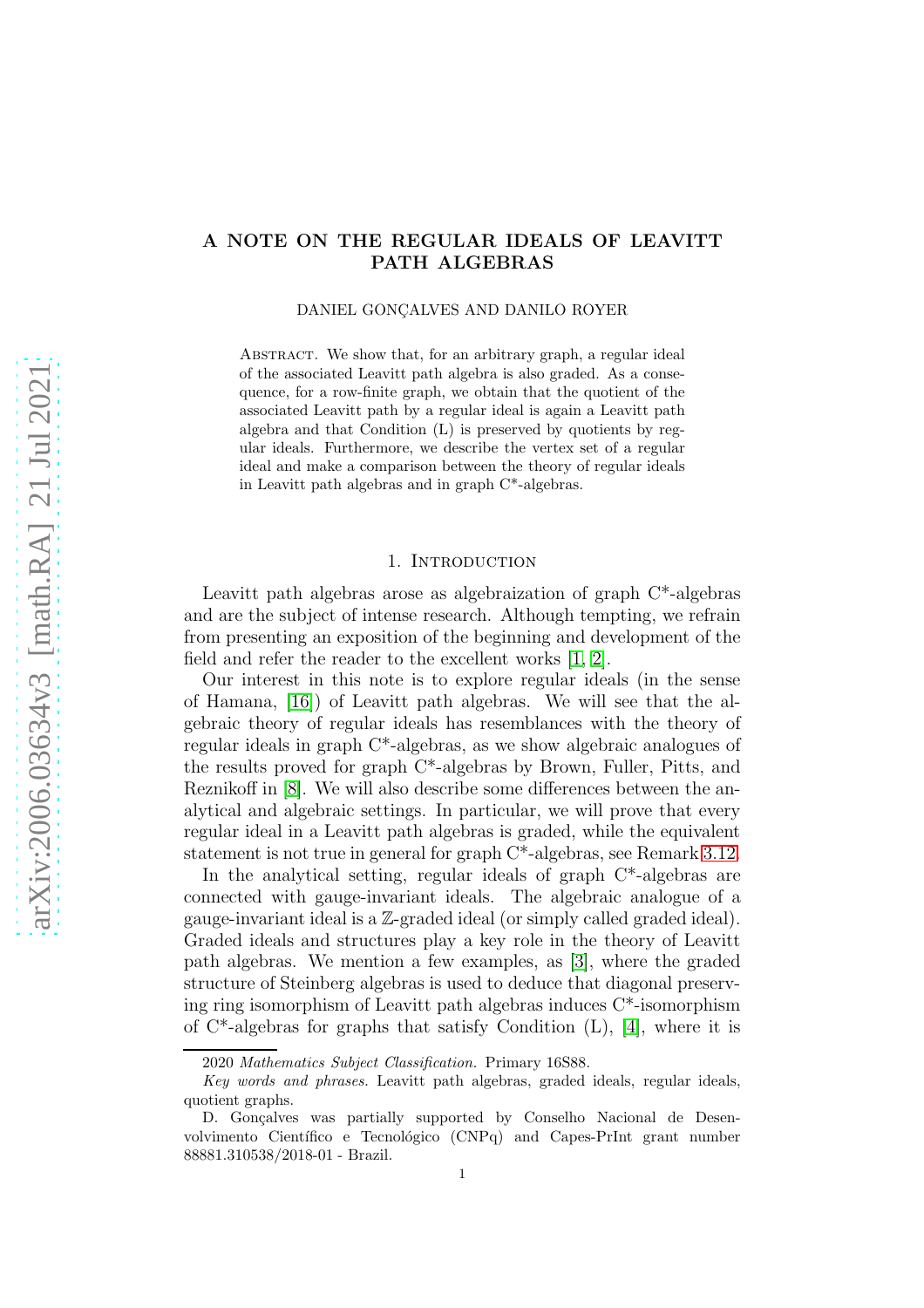deduced that the lattice of order-ideals in the  $K_0$ -group of the Leavitt path algebra is isomorphic to the lattice of graded ideals of the algebra, [\[17\]](#page-10-2), where graded irreducible representations of Leavitt path algebras are studied, [\[18\]](#page-10-3), where it is shown that for a finite graph, graded regular graded self-injective Leavitt path algebras are of graded type I, [\[12\]](#page-10-4), where a complete graphical characterization of strongly graded Leavitt path algebras is given, [\[6\]](#page-10-5), where the graded uniqueness theorem is proved via socle theory, and [\[5\]](#page-9-4), where it is shown that there is a natural isomorphism between the lattice of graded ideals of a Leavitt path algebras and the monoid of isomorphism classes of finitely generated projective modules.

Next, we provide a more detailed description of what we will prove in this note. After recalling the relevant preliminary concepts on Leavitt path algebra and graded ideals in Section 2, we start Section 3 with the definition of a regular ideal, see Definition [3.1.](#page-4-0) We then proceed to prove our main theorem, Theorem [3.3,](#page-5-0) from where we obtain, as an immediate Corollary, that all regular ideals in a Leavitt path algebra are graded, see Corollary [3.4.](#page-6-0) We describe the vertex set of a regular ideal in Proposition [3.7](#page-6-1) and describe relations between regular ideals and cycles in a Leavitt path algebra in Proposition bijecao. We then proceed to study the Leavitt path algebra associated with a quotient graph: Given a Leavitt path algebra, it is known that its quotient by a graded ideal is again a Leavitt path algebra (of a different graph, see [\[2,](#page-9-1) Theorem 2.4.15]). This is the case, for example, of any quotient of an exchange Leavitt path algebra (that is, a Leavitt path algebra associated to a graph that satisfies Condition (K)), since for these algebras all of its ideals are graded (see [\[2,](#page-9-1) Proposition 2.9.9]). In Proposition [3.10](#page-8-1) we show that, for row-finite graphs, Condition (L) is preserved by quotients by regular ideals, and show that, for graphs that are row-finite and satisfy Conditon (L), the quotient of the associated algebra by a regular ideal is again a Leavitt path algebra. In Remark [3.12](#page-8-0) we point to some differences between the analytical and algebraic theory and, finally, we finish the paper with some remarks about maximal regular ideals.

#### 2. Preliminaries

In this section, we recall the key concepts that we will need in this note. We follow the notation in [\[2,](#page-9-1) [22\]](#page-10-6).

2.1. Leavitt path algebras. A graph  $E := (E^0, E^1, r, s)$  consists of a countable set of vertices  $E^0$ , a countable set of edges  $E^1$ , and maps  $r: E<sup>1</sup> \to E<sup>0</sup>$  and  $s: E<sup>1</sup> \to E<sup>0</sup>$  identifying the range and source of each edge. A graph E is *row-finite* if  $s^{-1}(v)$  is finite for each vertex v. If E is a graph, a *nontrivial path* is a sequence  $\alpha := e_1 e_2 \dots e_n$  of edges with  $r(e_i) = s(e_{i+1})$  for  $1 \leq i \leq n-1$ . We say the path  $\alpha$  has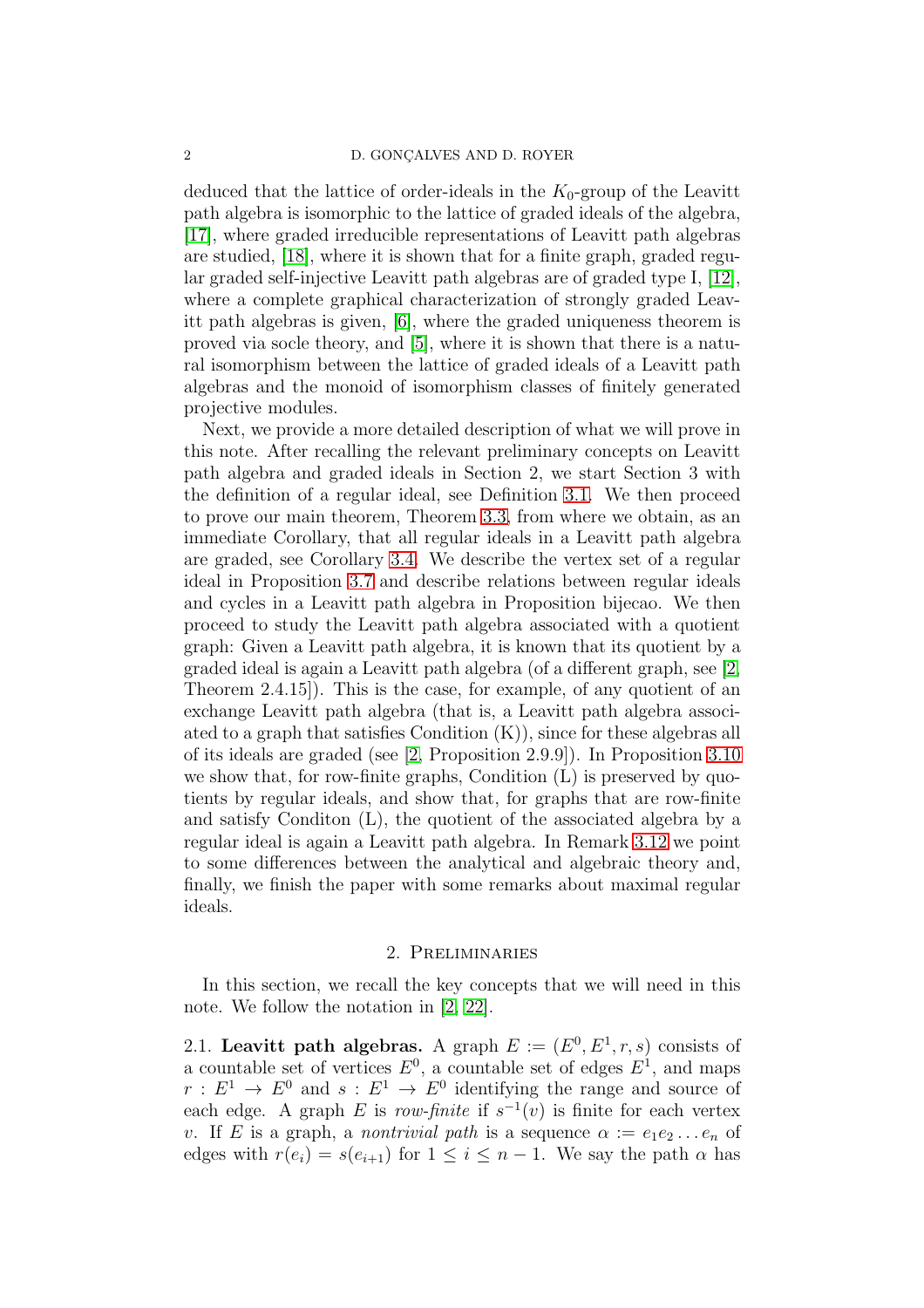*length*  $|\alpha| := n$ , and we let  $E^n$  denote the set of paths of length n. We consider the vertices in  $E^0$  to be trivial paths of length zero. We also let  $E^* := \bigcup_{n=0}^{\infty} E^n$  denote the paths of finite length. For a path  $\alpha$ , we let  $\alpha^0 := \{r(e_i)\} \cup \{s(e_i)\}\$ be the set of vertices in the path  $\alpha$ . A path  $\alpha = e_1 \dots e_n$  is a *cycle* if  $r(e_n) = s(e_1)$  and  $s(e_i) \neq s(e_i)$  for each  $i \neq j$ . An *exit* for  $\alpha$  is an edge e such that  $s(e) = s(e_i)$  for some i, but  $e \neq e_i$ . A graph is said to satisfy *Condition (L)* if every cycle has an exit. The set  $E_{reg}^0$  of *regular vertices* is the set of all the vertices v such that  $s^{-1}(v)$  is nonempty and finite. If  $|s^{-1}(v)| = \infty$  then v is called an *infinite emitter*. Let  $H \subseteq E^0$ . The set H is *hereditary* if whenever  $\alpha \in E^*$  satisfies  $s(\alpha) \in H$ , then  $r(\alpha) \in H$ . The set H is *saturated* if for all  $v \in E_{reg}^0$ ,  $r(s^{-1}(v)) \subseteq H$  implies  $v \in H$ . A vertex w is called a *breaking vertex* of H if  $w \in E^0 \setminus H$  is an infinite emitter and  $1 \leq |s^{-1}(w) \cap r^{-1}(E^0 \setminus H)| < \infty$ . We denote by  $B_H$ the set of all the breaking vertices of H. For each  $v \in B_H$  we define  $v^H = v - \sum$  $s(e)=v; r(e)\notin H$ ee<sup>∗</sup> .

The Leavitt path algebra associated with a graph is defined as follows:

Definition 2.1. *Let* E *be a directed graph, and let* K *be a field. The* Leavitt path algebra of E with coefficients in K, denoted  $L_K(E)$ , is *the universal K-algebra generated by a set*  $\{v : v \in E^0\}$  *of pairwise orthogonal idempotents, together with a set*  $\{e, e^* : e \in E^1\}$  *of elements satisfying*

(i) 
$$
s(e)e = er(e) = e
$$
 for all  $e \in E^1$ ,  
\n(ii)  $r(e)e^* = e^*s(e) = e^*$  for all  $e \in E^1$ ,  
\n(iii)  $e^*f = \delta_{e,f} r(e)$  for all  $e, f \in E^1$ , and  
\n(iv)  $v = \sum_{\{e \in E^1 : s(e) = v\}} e^*$  whenever  $v \in E^0_{reg}$ .

Remark 2.2. *The Leavitt path algebra associated with a graph can also be constructed via partial skew group ring theory or via groupoid (Steinberg) algebras theory, see* [\[10,](#page-10-7) [11,](#page-10-8) [13,](#page-10-9) [14,](#page-10-10) [21\]](#page-10-11)*.*

Definition 2.3. *Let* E *be a graph and* I *be an ideal in the Leavitt path*  $algebra \, L_K(E)$ . Define

$$
H(I) := \{ v \in E^0 \colon v \in I \}.
$$

If  $H \subseteq E^0$  is hereditary, then we denote by  $I(H)$  the ideal in  $L_K(E)$ generated by  $H$ , that is,

<span id="page-2-1"></span>(1) 
$$
I(H) := \text{span}\{\gamma\lambda^* : \gamma, \lambda \in E^* \text{ and } r(\gamma) = r(\lambda) \in H\},
$$

see [\[2,](#page-9-1) Lemma 2.4.1].

<span id="page-2-0"></span>**Remark 2.4.** *Notice that if J is an ideal of*  $L_K(E)$  *then*  $H(J)$  *is hereditary and saturated, see* [\[2,](#page-9-1) Lemma 2.4.3] *and* [\[13,](#page-10-9) Proposition[4.7]*.*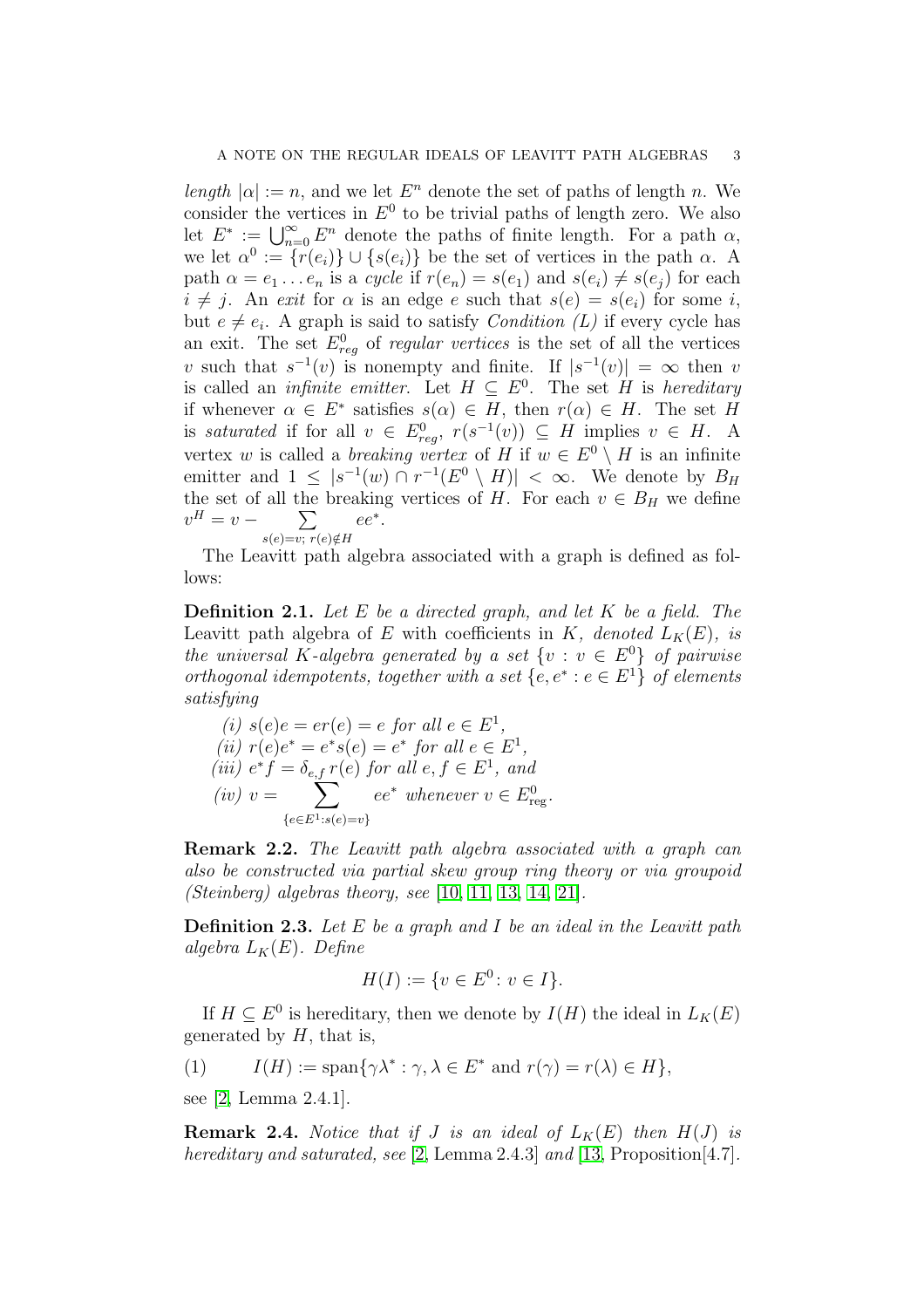In our work, we will use the following characterization of the ideals in  $L_K(E)$ .

<span id="page-3-0"></span>Proposition 2.5. [\[20,](#page-10-12) Theorem 4] *Let* E *be an arbitrary graph and* I *a* nonzero ideal of  $L_K(E)$ . Let  $H = H(I)$  and define  $S = \{v \in B_H :$  $v^H ∈ I$ }. Then I is generated by  $H ∪ \{v^H : v ∈ S\} ∪ Y$ *, where* Y is a *set of mutually orthogonal elements of the form*

 $u + \sum_{n=1}^{n}$  $i=1$  $k_i g^{r_i}$  in which the following statements hold:

*(i)* q *is a cycle with no exits in*  $E^0 \setminus H$  *based at a vertex*  $u \in E^0 \setminus H$ ; *(ii)*  $k_i \in K$  *with at least one*  $k_i \neq 0$ *, and*  $r_i$  *are positive integers.* 

*If* I *is nongraded, then* Y *is nonempty.*

2.2. Z-graded ideals of  $L_K(E)$ .

Definition 2.6. *Let* R *be a ring. We say that* R *is* Z*-graded if there is a collection of additive subgroups*  ${R_n}_{n \in \mathbb{Z}}$  *of* R *with the following two properties.*

(i) 
$$
R = \bigoplus_{n \in \mathbb{Z}} R_n
$$
.  
(ii)  $R_m R_n \subseteq R_{m+n}$  for all  $m, n \in \mathbb{Z}$ .

*The subgroup*  $R_n$  *is called the* homogeneous component of R of degree

*n*, and the elements of  $R_n$  are said to be homogeneous of degree n.

If E is a graph, then we may define a  $\mathbb{Z}$ -grading on the associated Leavitt path algebra  $L_K(E)$  by setting, for each  $n \in \mathbb{Z}$ ,

$$
L_K(E)_n := \mathrm{span}_K \left\{ \alpha \beta^* : \alpha, \beta \in E^* \text{ and } |\alpha| - |\beta| = n \right\}.
$$

We recall the definition of a graded ideal.

Definition 2.7. *If* R *is a* Z*-graded ring, then a subspace (ideal)* I *of* R *is a* Z-graded subspace (ideal) *(or just* graded*) if*  $I = \bigoplus_{n \in \mathbb{Z}} (I \cap R_n)$ , *or equivalently, if*  $y = \sum y_n \in I$  *with each*  $y_n \in R_n$ *, then*  $y_n \in I$  *for all* n*.*

The following result gives a precise description of the graded ideals of a Leavitt path algebra in terms of subsets of  $E^0$ .

<span id="page-3-1"></span>Theorem 2.8. [\[2,](#page-9-1) Theorem 2.5.9] *Let* E *be a row-finite graph. Then the map*  $J \mapsto H(J)$  *is a lattice isomorphism between the graded ideals of*  $L_K(E)$  and the hereditary saturated subsets of  $E^0$ , with inverse  $H \mapsto$  $I(H)$ .

From the above theorem, we get the following characterization of  $I(H(J)).$ 

Corollary 2.9. [\[2,](#page-9-1) Lemma 2.8.9] *Let* E *be a graph and* J *an ideal of*  $L_K(E)$ . Then  $I(H(J))$  is the largest graded ideal contained in J.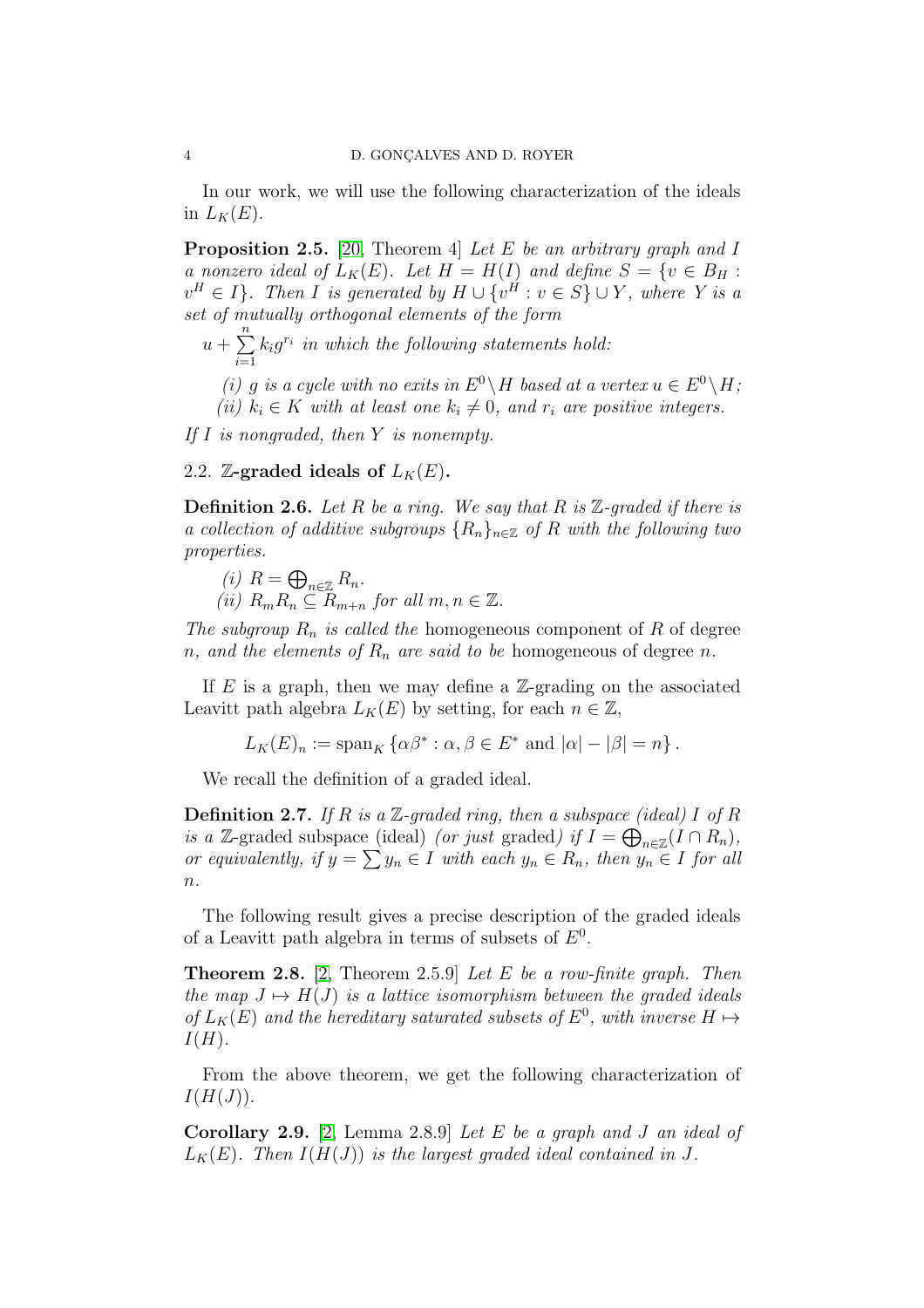Definition 2.10. [\[2,](#page-9-1) Definition 2.4.11] *(The quotient graph by a hereditary subset) Let* E *be an arbitrary graph, and let* H *be a hereditary sub*set of  $E^0$ . We denote by  $E/H$  the quotient graph of E by H, defined *as follows:*

$$
(E/H)^0 = E^0 \setminus H \text{ and } (E/H)^1 = \{ e \in E^1 : r(e) \notin H \}.
$$

*The range and source functions for* E/H *are defined by restricting the range and source functions of* E *to* (E/H)

For any graph E and ideal J in  $L_K(E)$ , we get the subgraph  $E/H(J)$ (notice that  $H(J)$  is hereditary, by Remark [2.4\)](#page-2-0). We then have the following.

<span id="page-4-2"></span>Proposition 2.11. [\[2,](#page-9-1) Corollary 2.4.13] *Let* J *be a graded ideal of*  $L_K(E)$ *. Then*  $L_K(E)/J \simeq L_K(E/H(J))$ *.* 

The following result can be used to produce quotient graphs without Condition (L).

**Proposition 2.12.** Let *J* be an ideal in  $L_K(E)$ . If the graph  $E/H(J)$ *satisfies Condition (L), then* J *is graded.*

*Proof.* The proof of this proposition is the same as the proof of [\[8,](#page-10-1) Proposition 2.6 and so we refrain from presenting it here.  $\Box$ 

### 3. Regular ideals and quotients

Our first step in this section is to define regular ideals. Since the analytical notion does not depend on the norm, there is no change in the definition, which we recall below (as defined in [\[16\]](#page-10-0), see also [\[8\]](#page-10-1)).

Let A be an algebra. For a subset  $X \subseteq A$ , we define  $X^{\perp}$  to be the set

$$
X^{\perp} = \{ a \in A : ax = xa = 0 \text{ for all } x \in X \}.
$$

<span id="page-4-0"></span>**Definition 3.1.** *(cf.* [\[9,](#page-10-13) Definition 3.1]*)* We call an ideal  $J \subseteq A$  a regular ideal *if*  $J = J^{\perp \perp}$ .

Note that, as in the  $C^*$ -algebra case, if J is an ideal in A, then so is  $J^{\perp}$ . It also always holds that  $J \subseteq (J^{\perp})^{\perp}$  and  $J^{\perp} = J^{\perp \perp \perp}$ . So  $J^{\perp}$  is always regular. Next, we show that for a graded ideal  $J$  of a  $\mathbb{Z}$ -graded algebra,  $J^{\perp}$  is also graded.

<span id="page-4-1"></span>**Lemma 3.2.** Let J be a graded ideal of a  $\mathbb{Z}$ -graded algebra. Then  $J^{\perp}$ *is a graded regular ideal.*

*Proof.* Let  $z = \sum$  $\overline{n\varepsilon}\mathbb{Z}$  $z_n \in J^{\perp}$ . We need to prove that each  $z_n \in J^{\perp}$ . Let  $x \in J$ . Since J is graded then  $x = \sum x_n$ , where each  $x_n$  is homogeneous and  $x_n \in J$ . So it is enough to check that  $z_n x_i = x_i z_n = 0$  for each i, n. Since  $z \in J^{\perp}$ , and  $x_i \in J$  for each fixed *i*, we have that

$$
\sum_{n\in\mathbb{Z}} x_i z_n = x_i z = 0 = zx_i = \sum_{n\in\mathbb{Z}} z_n x_i,
$$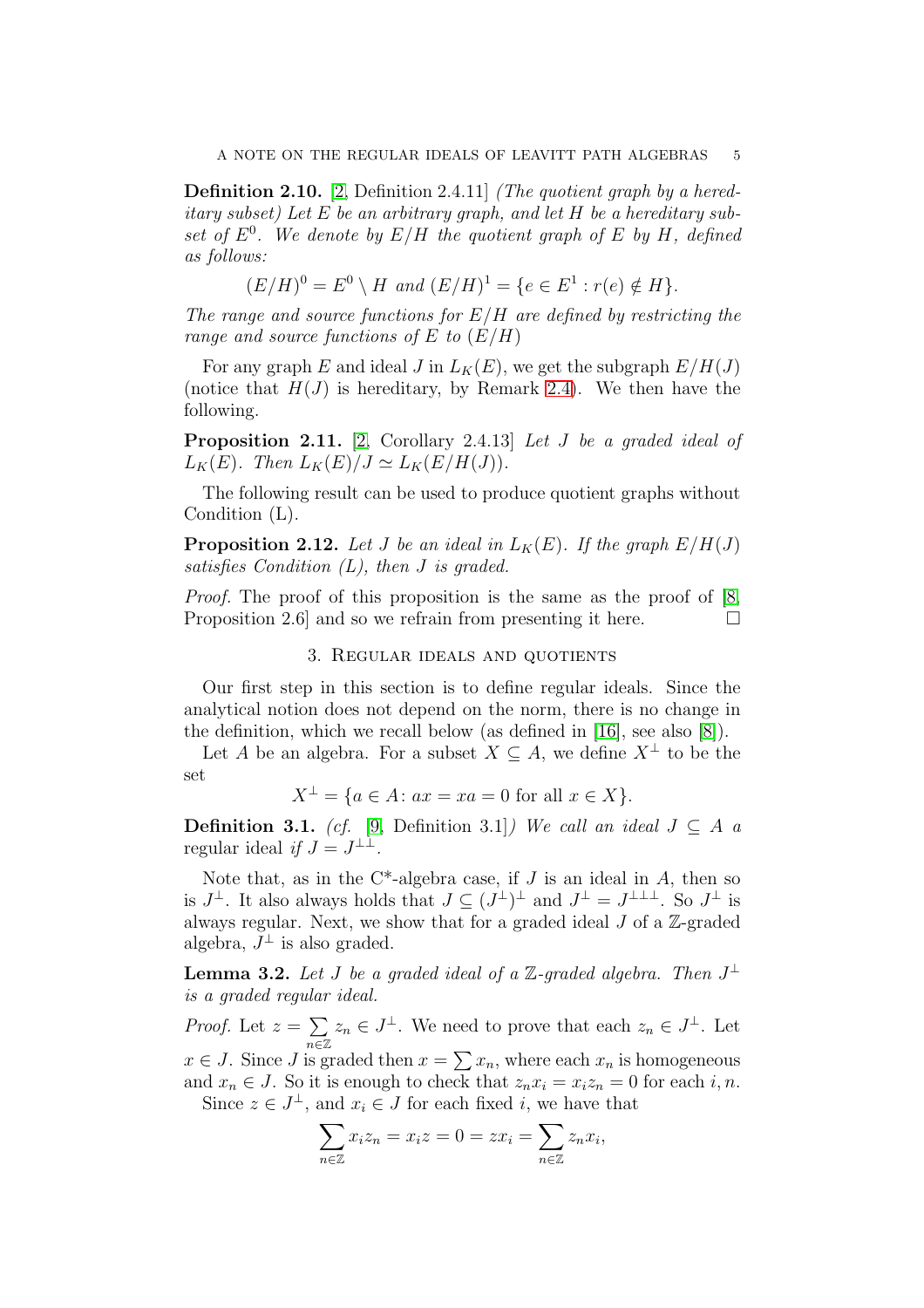and hence the  $\mathbb{Z}$ -grading of the algebra (and the fact that  $x_i$  is homogeneous) implies that  $z_n x_i = x_i z_n = 0$  as desired.

In the spirit of Lemma [3.2,](#page-4-1) we show below that for Leavitt path algebras,  $I^{\perp}$  is always Z-graded, for each ideal I.

<span id="page-5-0"></span>Theorem 3.3. *Let* E *be an arbitrary graph and let* I *be an ideal of*  $L_K(E)$ . Then  $I^{\perp}$  is  $\mathbb{Z}\text{-graded.}$ 

*Proof.* The case  $I = 0$  is trivial. Moreover, from Lemma [3.2,](#page-4-1) we get that if I is graded then  $I^{\perp}$  is graded. So, we may suppose that  $0 \neq I$ and that I is non-graded. Let  $H = H(I)$ , which, by Remark [2.4,](#page-2-0) is hereditary and saturated. It follows from Proposition [2.5](#page-3-0) that I is generated by  $A = H \cup \{v^H : v \in S\} \cup Y$ , with Y nonempty.

Define the subspace

$$
V = \{ z \in L_K(E) : za = 0 \,\,\forall a \in A \}.
$$

We show that V is Z-graded, according to the Z-grading of  $L_K(E)$ . Let  $z \in V$  and decompose it in its homogeneous components, say  $z = \sum z_n$ where  $F \subseteq \mathbb{Z}$  is a finite set. Let  $a \in H \cup \{v^H : v \in S\}$ . Then,  $0=za=\sum$ n∈F  $z_n a$  and, since a has degree 0 and  $L_K(E)$  is  $\mathbb{Z}-$ graded, we obtain that  $z_n a = 0$  for each  $n \in F$ . Let  $u + \sum k_i g^{r_i} \in Y$  and define i  $P = \{n \in F : z_n u \neq 0\}$  and  $Q = \{n \in F : z_n u = 0\}$ . Suppose that  $P \neq \emptyset$  and let  $n_0$  be the minimum of P. Since g is a cycle based on the vertex u, we have that  $z_n(u + \sum$ i  $k_i g^{r_i}$  = 0 for each  $n \in Q$ . Hence,

$$
0 = z(u + \sum_{i} k_i g^{r_i}) = \sum_{n \in P} z_n(u + \sum_{i} k_i g^{r_i}) = \sum_{n \in P} z_n u + \sum_{n \in P} \sum_{i} z_n k_i g^{r_i}.
$$

Since  $L_K(E)$  is Z-graded, we obtain that  $z_{n_0}u = 0$ , which is impossible, since  $n_0 \in P$ . Then  $P = \emptyset$ , and it follows that  $z_n u = 0$  for each  $n \in F$ , and so  $z_n(u+\sum$ i  $k_i g^{r_i} = 0$  for each  $n \in F$ . This shows that  $z_n x = 0$ for each  $x \in H \cup \{v^H : v \in S\} \cup Y$ , and hence  $z_n \in V$  for each n. Therefore, V is a graded subspace of  $L_K(E)$ .

Analogously, one shows that

$$
V' = \{ z \in L_K(E) : az = 0 \,\,\forall a \in A \}
$$

is a graded subspace of  $L_K(E)$ .

Let

$$
W = \{ z \in L_K(E) : \ zxa = 0 \text{ for each } x \in L_K(E) \text{ and } a \in A \}.
$$

We show that W is a Z-graded subspace. First, notice that  $z \in W$  if, and only if,  $zxa = 0$  for each homogeneous element  $x \in L_K(E)$  and each  $a \in A$ . Let  $z \in W$  and decompose it in homogeneous components, say  $z = \sum$  $\overline{n \in F'}$  $z_n$  where  $F'$  is a finite subset of  $\mathbb{Z}$ . Then, for each homogeneous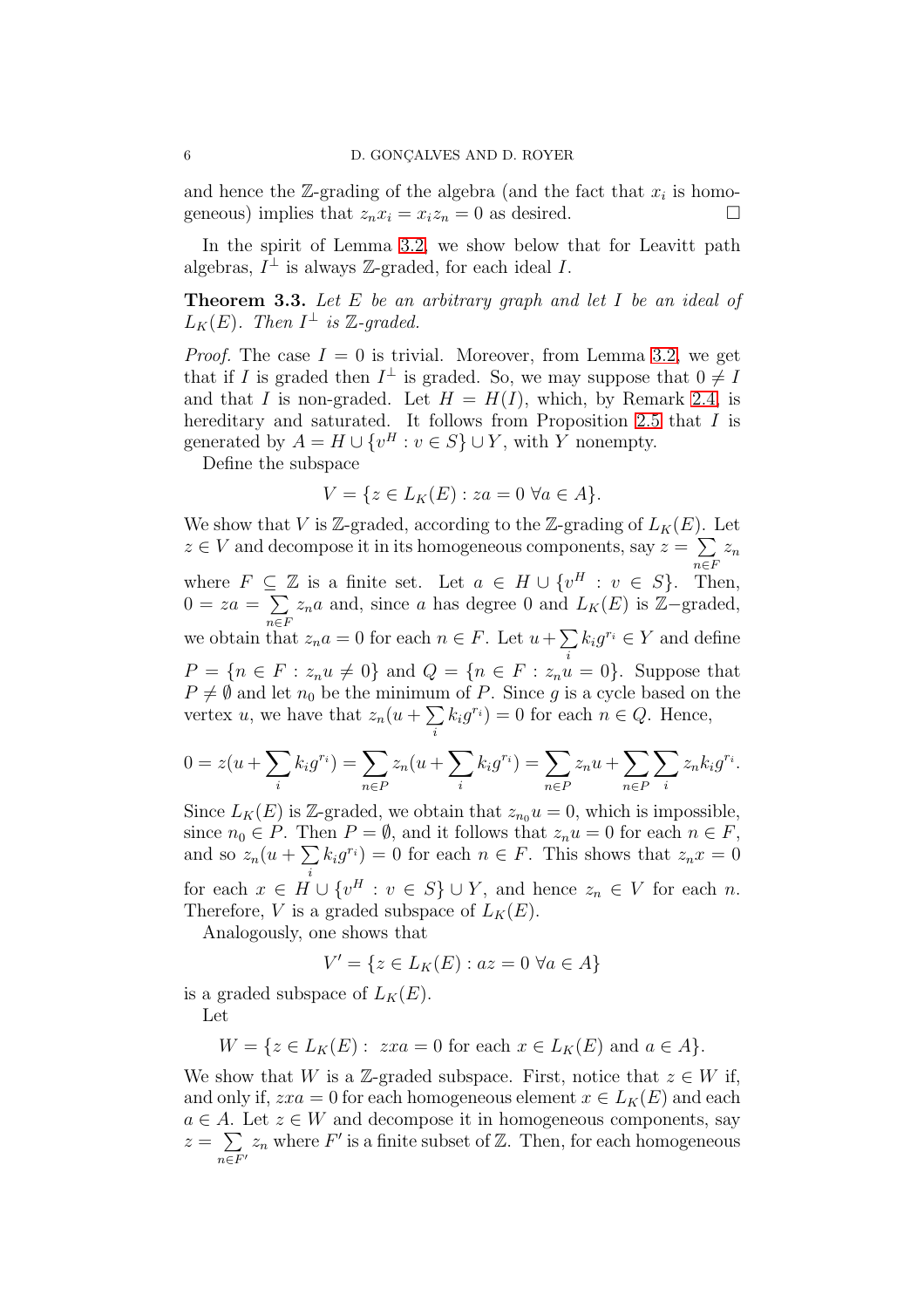element x of  $L_K(E)$ , we get that  $zx = \sum$  $\overline{n \in F'}$  $z_n x \in V$ . Since V is graded, we obtain that  $z_n x \in V$ , and so  $z_n x a = 0$  for each  $a \in A$ . Therefore,  $z_n \in W$  for each  $n \in F'$  and hence W is graded.

Analogously, one proves that

$$
W' = \{ z \in L_K(E) : axz = 0 \text{ for each } x \in L_K(E) \text{ and } a \in A \}
$$

is graded.

Finally, notice that

$$
I^{\perp} = V \cap V' \cap W \cap W',
$$

which implies, since  $V, V', W, W'$  are all graded, that  $I^{\perp}$  is graded.  $\square$ 

As a consequence of the previous theorem, we obtain that all regular ideals in  $L_K(E)$  are graded. This is different from the analytical setting (see Proposition 3.7 in [\[8\]](#page-10-1) and Remark [3.12\)](#page-8-0).

<span id="page-6-0"></span>Corollary 3.4. *Let* E *be an arbitrary graph and* I *a regular ideal of*  $L_K(E)$ . Then I is  $\mathbb{Z}$ -graded.

*Proof.* Let I be an ideal of  $L_K(E)$ . Since  $I^{\perp}$  is also an ideal, by Theo-rem [3.3,](#page-5-0)  $I^{\perp \perp}$  is graded. Hence,  $I = I^{\perp \perp}$  is graded.

Our next goal is to describe the vertex set of a regular ideal. For this, we need the following definitions.

**Definition 3.5.** For an ideal I of  $L_K(E)$ , we define  $\overline{H}(I) \subseteq E^0$  as  $\overline{H}(I) := \{s(\alpha) : \alpha \in E^* \text{ and } r(\alpha) \in H(I)\}.$ 

The set  $\overline{H}(I)$  should be thought of as some kind of "closure" of the set  $H(I)$ . In particular notice that it always hold that  $H(I) \subseteq \overline{H}(I)$ .

**Definition 3.6.** Let E be a graph and  $v \in E^0$ . The tree of v, denoted T(v)*, is the set*

 $T(v) := \{r(\alpha) : \alpha \in E^*, s(\alpha) = v\}.$ 

<span id="page-6-1"></span>Proposition 3.7. *(cf.* [\[9,](#page-10-13) Proposition 3.2]*) Let* E *be a row-finite directed graph and*  $J \subseteq L_K(E)$  *be a graded ideal. Then* 

(i) 
$$
J^{\perp} = I(E^{0} \backslash \overline{H}(J));
$$
  
\n(ii)  $J^{\perp \perp} = I(\{w \in E^{0} : T(w) \subseteq \overline{H}(J)\});$   
\n(iii) J is regular if and only if  $H(J) = \{w \in E^{0} : T(w) \subseteq \overline{H}(J)\}.$ 

*Proof.* By Lemma [3.2,](#page-4-1)  $J^{\perp}$  is graded. Hence by Theorem [2.8](#page-3-1)  $J^{\perp}$  =  $I(H(J^{\perp}))$ . Thus, to prove (i), it suffices to prove that  $H(J^{\perp}) =$  $E^0\backslash\overline{H}(J)$ . This is done similarly to what is done to prove the item (i) in [\[8,](#page-10-1) Proposition 3.4]. We include the proof for completeness.

First we prove that  $H(J^{\perp}) \subseteq E^0 \backslash \overline{H}(J)$ . Let  $v \in H(J^{\perp})$  (so  $v \in$  $J^{\perp}$ ). If  $v \in \overline{H}(J)$  then there exists  $\alpha \in E^*$  such that  $v = s(\alpha)$  and  $r(\alpha) \in H(J)$ . But then  $\alpha \in J$ , since  $I(H(J)) = J$  (by Theorem [2.8\)](#page-3-1)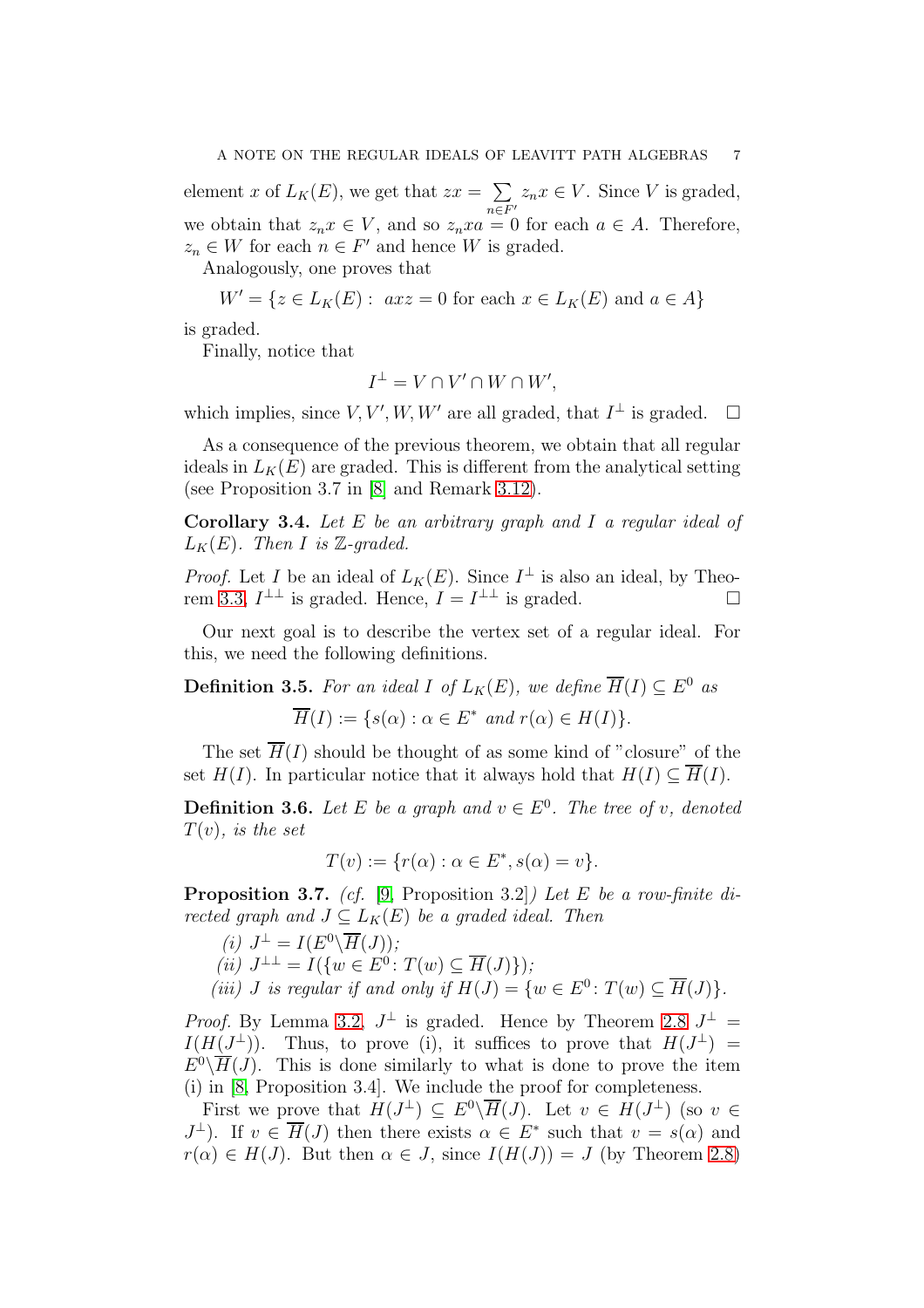and  $\alpha$  belongs to the ideal generated by  $H(J)$ . Hence  $v\alpha = \alpha \neq 0$ , a contradiction, since  $v \in J^{\perp}$  and  $\alpha \in J$ .

For the converse inclusion, let  $w \notin \overline{H}(J)$ . By definition, for each  $\alpha \in E^*$  with  $r(\alpha) \in H(J)$  we have  $s(\alpha) \in \overline{H}(J)$ . Hence, for such  $\alpha$ ,  $ws(\alpha) = 0$  and therefore  $w\alpha = 0 = \alpha^*w$ . Using again that  $I(H(J)) = J$ we obtain, by [\(1\)](#page-2-1), that

$$
J := \text{span}\{\gamma \lambda^* : \gamma, \lambda \in E^* \text{ and } r(\gamma) = r(\lambda) \in H(J)\}.
$$

So  $w \in J^{\perp}$  and hence  $w \in H(J^{\perp})$ .

Next we prove (ii). Since  $J^{\perp \perp} = I(H(J^{\perp \perp}))$ , it is enough to prove that  $H(J^{\perp \perp}) = \{w \in E^0 : T(w) \subseteq \overline{H}(J)\}.$ 

Take  $w \in E^0$  with  $z \in T(w)$  such that  $z \notin \overline{H}(J)$ . By (i)  $z \in J^{\perp}$ . Let  $\alpha \in E^*$  be such that  $s(\alpha) = w$  and  $r(\alpha) = z$ . Then  $\alpha z \in J^{\perp}$  and  $w\alpha z = \alpha \neq 0$ . Hence  $w \notin J^{\perp \perp}$ .

On the other hand, if  $u \notin H(J^{\perp \perp})$  then, by (i) and [\(1\)](#page-2-1), there exists  $\gamma, \lambda \in E^*$  with  $r(\gamma) = r(\lambda) \in E^0 \backslash \overline{H}(J)$  and such that  $u \gamma \lambda^* \neq 0$  or  $\gamma \lambda^* u \neq 0$ . Assume that  $u \gamma \lambda^* \neq 0$  and  $|\gamma| > 0$  (the case  $|\gamma| = 0$  is direct). Then  $s(\gamma) = u$  and hence  $r(\gamma) \in T(u)$ , what implies that  $u \notin \{w \in E^0 : T(w) \subseteq \overline{H}(J)\}.$  The case  $\gamma \lambda^* u \neq 0$  is dealt with analogously.

We now prove (iii). As proved above,  $H(J^{\perp\perp}) = \{w \in E^0 : T(w) \subseteq$  $\overline{H}(J)$  and so, by Remark [2.4,](#page-2-0)  $\{w \in E^0 : T(w) \subseteq \overline{H}(J)\}\$ is hereditary and saturated. Suppose first that  $J$  is regular. Then item (ii) and Theorem [2.8](#page-3-1) imply that

$$
H(J) = H(J^{\perp \perp}) = H(I(\{w \in E^0 : T(w) \subseteq \overline{H}(J)\}))
$$
  
=  $\{w \in E^0 : T(w) \subseteq \overline{H}(J)\}.$ 

For the converse, use again (ii) and the fact that  $J$  is graded (along with Theorem [2.8\)](#page-3-1) to get that  $J = I(H(J)) = J^{\perp \perp}$ .

Next, we will explore relations between regular graded ideals and cycles without exits in row-finite graphs.

Let E be a graph and  $P_c(E)$  be the set of all the vertices in cycles without exit in E. Fix H a saturated and hereditary subset of  $E^0$ . Notice that if c is a cycle in  $E$ , then some vertex of c belongs to  $H$  if, and only if, each vertex in  $c$  belongs to  $H$ . So, it is possible to define the map  $f: P_c(E) \setminus H \to P_c(E/H)$  by  $f(v) = v$ . Clearly, f is injective.

**Proposition 3.8.** Let E be a row-finite graph and let  $H \subseteq E^0$  be *saturated and hereditary.* If  $I(H)$  *is regular, then*  $f : P_c(E) \setminus H \rightarrow$ Pc(E/H) *defined as above is a bijective map.*

*Proof.* All we have to do is to show that f is surjective. Let  $v \in$  $P_c(E/H)$ . Then v is a vertex of a cycle without exit  $c = e_1...e_n$  in  $E/H$ . Notice that c is also a cycle in E. We show that  $v \in P_c(E) \setminus H$ .

Suppose that c has an exit in E, that is, there exists some edge  $e \in E$ such that  $e \neq e_i$  for some i and  $s(e_i) = s(e)$ . Then,  $r(e) \in H$  because,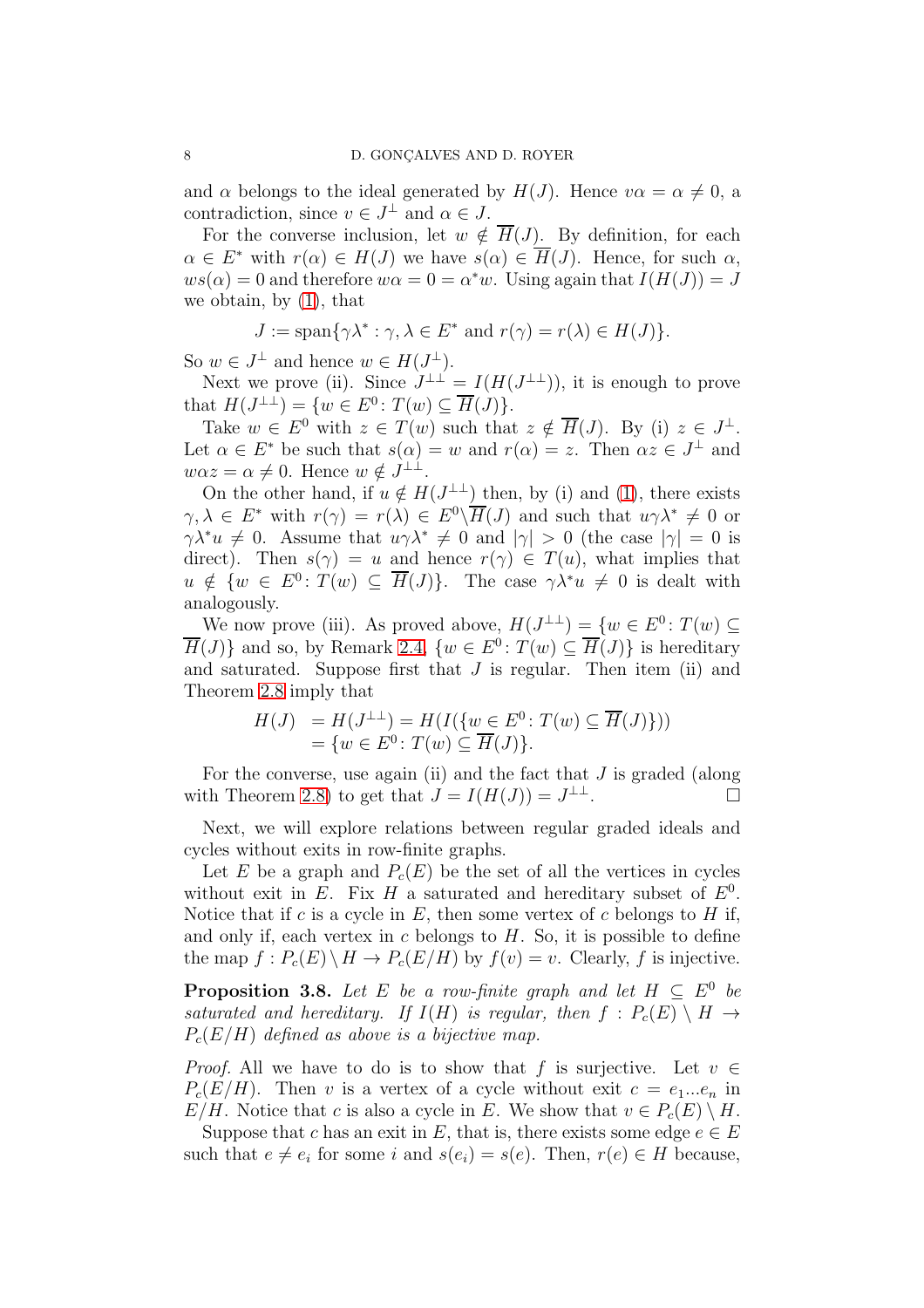otherwise, c has an exit in  $E/H$ . Since H is hereditary, we have that  $r(e\beta) \in H(\subseteq \overline{H}(I(H)))$  for each finite path  $\beta$  with  $s(\beta) = r(e)$ .

Let u be a vertex in c. Then, there exist a finite path  $\alpha$  such that  $s(\alpha) = u$  and  $r(\alpha) = r(e)$ . Since  $r(e) \in H$ , we obtain that  $u \in$  $\overline{H}(I(H)).$ 

We conclude that, for each path  $\gamma$  with  $s(\gamma) = v$ ,  $r(\gamma) \in \overline{H}(I(H))$ . This means that  $T(v) \subseteq \overline{H}(I(H))$ . Hence, from the second item of Proposition [3.7,](#page-6-1) we obtain that  $v \in I(H)^{\perp\perp}$ . Since  $I(H)$  is regular, we get that  $v \in I(H)$  and hence  $v \in H$ , which is impossible, since v is a vertex of a cycle in  $E/H$ . Therefore,  $v \in P_c(E) \setminus H$  and f is surjective.  $\Box$ 

From the previous proposition, we get the following consequences.

<span id="page-8-2"></span>Corollary 3.9. *Let* E *be row-finite directed graph and* H *be a saturated and hereditary subset of* E<sup>0</sup> *.*

- *(i)* If  $E/H$  *satisfies condition*  $(L)$  *then*  $P_c(E) \subseteq H$ *.*
- *(ii) If* I(H) *is regular then* E/H *satisfies condition* (L) *if, and only if,*  $P_c(E) \subseteq H$ .

Next, we show that, as in the  $C^*$ -algebraic setting (see [\[8,](#page-10-1) Corollary 3.8]), quotients by regular ideals preserve Condition (L).

<span id="page-8-1"></span>Proposition 3.10. *Let* E *be a row-finite graph satisfying Condition (L).* Let *J* be a regular ideal in  $L_K(E)$ . Then  $E/H(J)$  satisfies Condi*tion (L) and*  $L_K(E)/J \simeq L_K(E/H(J)).$ 

*Proof.* Since E satisfies condition  $(L)$ , we have that  $P_c(E) = \emptyset$ . Hence,  $P_c(E) \subset H(J)$ . Since J is regular, by Corollary [3.4,](#page-6-0) J is graded. So,  $I(H(J)) = J$  (see Theorem [2.8\)](#page-3-1) is regular and, from the second item of Corollary [3.9,](#page-8-2) we obtain that  $E/H(J)$  satisfies condition  $(L)$ .

The last statement of the proposition follows from Corollary [3.4](#page-6-0) and Proposition [2.11.](#page-4-2)

Remark 3.11. *The hypothesis that* J *is regular can not be dropped in the previous proposition. For instance, let* E *be the graph with two edges* f, g and two vertices u, v, with  $s(f) = r(f) = u = s(g)$  and  $r(g) = v$ . Let  $H = \{v\}$ , which is saturated and hereditary, and let  $J = I(H)$ , *which is a graded ideal. Notice that* J *is not regular. Indeed, since*  $P_c(E) = \emptyset$ , if J is regular then, by the second item of Corollary [3.9,](#page-8-2) E/H *satisfy Condition (L), which is not the case. So,* E *is a graph which satisfies condition* (L)*, and* J *is a graded ideal (which is not regular)* such that  $E/H(J) = E/H$  does not satisfy Condition (L).

We refer the reader to [\[8,](#page-10-1) Example 3.9] for an example which shows that not all ideals  $J$  with  $E/J$  satisfying Condition (L) are regular.

<span id="page-8-0"></span>Remark 3.12. *The theory of regular ideals has divergences in the analytical and algebraic settings. A good example to consider is the*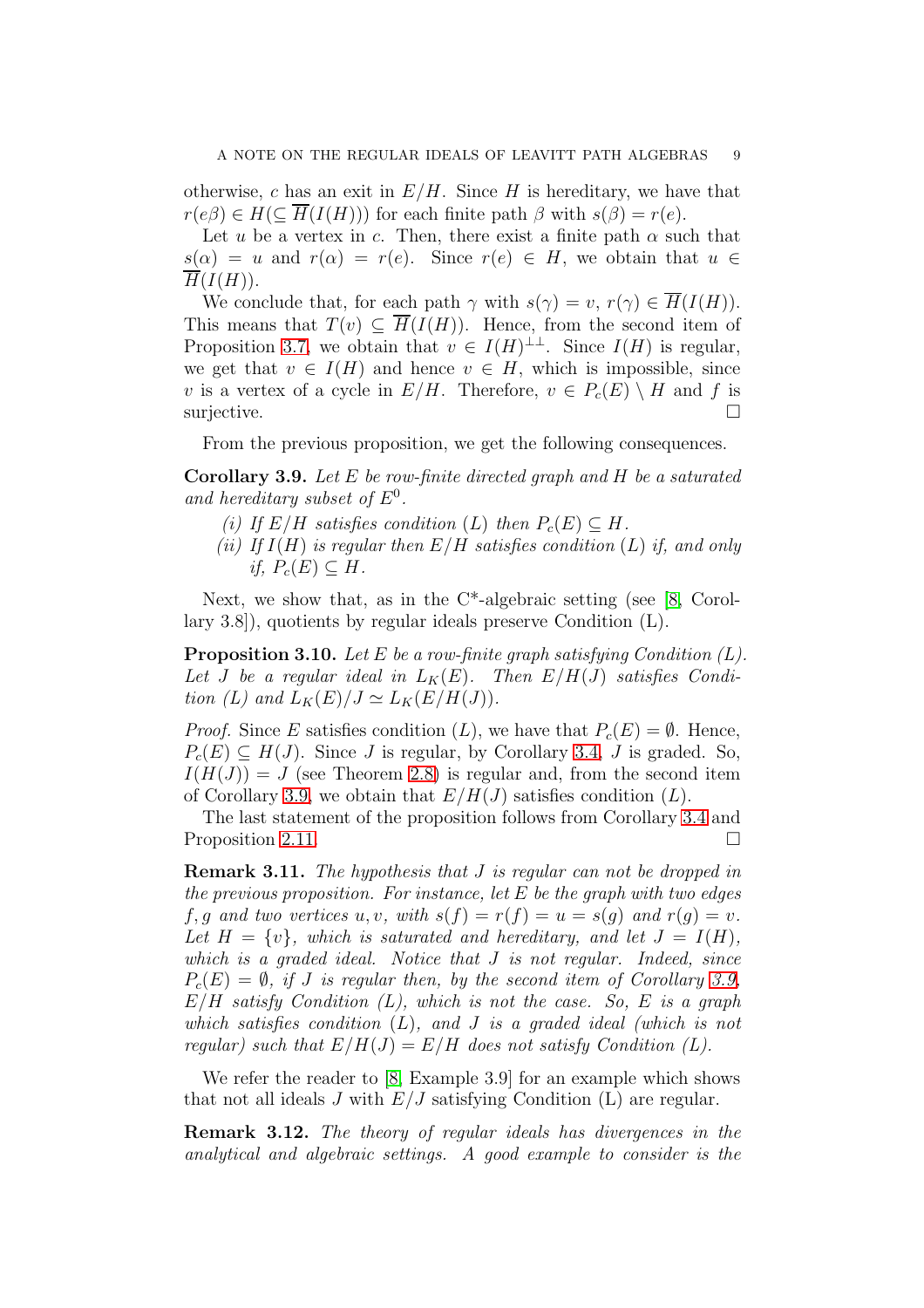*graph*  $E$  *with* a single vertex and a single edge. In this case  $C^*(E)$  = C(T) *(the C\*-algebra of the continuous complex functions with domain*  $\mathbb{T} = \{z \in \mathbb{C} : |z| = 1\}$ *). Let*  $X = \{a + ib \in \mathbb{T} : a \ge 0\}$ , and  $I = \{\hat{f} \in C(\mathbb{T}) : |f_{|X=0}\}\)$ . Then I is a regular ideal of  $C(\mathbb{T})$ . *but is not gauge-invariant (see* [\[7\]](#page-10-14) *for a description of gauge-invariant ideals in graph C\*-algebras). In the algebraic framework, we have that*  $L_K(E) = K[x, x^{-1}]$ , the Laurent polynomial algebra and, by Corol*lary [3.4,](#page-6-0) each regular ideal is graded.*

*So, while there are many non-trivial regular, non-gauge-invariant ideals in*  $C^*(E)$ *, in the algebraic settings all the regular ideals are graded.* Furthermore, while  $L_K(E)$  *does not contain any non-trivial graded ideal, it contains many non-graded ideals (see* [\[2,](#page-9-1) Remark 2.1.6]*).*

We finish the paper noticing that maximal ideals I such that  $I^{\perp} \neq$ {0} are a good source of regular ideals, see Proposition [3.13](#page-9-5) below. A description of the existence of maximal ideals in Leavitt path algebras is given in [\[15\]](#page-10-15). Furthermore, in some situations every prime ideal of a Leavitt path algebra is maximal, see [\[19,](#page-10-16) Theorem 6.1].

<span id="page-9-5"></span>Proposition 3.13. *Let* A *be an algebra with local units (which is the case for Leavitt path algebras). If* I *is a maximal ideal of* A *then* I *is regular or*  $I^{\perp} = \{0\}.$ 

*Proof.* Suppose that I is a non-zero maximal ideal. Since  $I \subseteq I^{\perp\perp}$ , we have that either  $I = I^{\perp \perp}$  or  $I^{\perp \perp} = A$  in which case  $I^{\perp} = I^{\perp \perp \perp} = A^{\perp} =$  $\{0\}$  (since A has local units).

Remark 3.14. *If* E *is an arbitrary graph and* I *is a maximal ideal of*  $L_K(E)$  such that  $I^{\perp} \neq \{0\}$  then, I is graded.

## 4. Acknowledgments

The authors are indebt with the anonymous referee, who pointed out many improvements in the paper and, in particular, has pointed the path to the proof of Theorem [3.3.](#page-5-0) We would also like to thank Prof. Pere Ara for his insightful suggestions regarding the manuscript.

#### **REFERENCES**

- <span id="page-9-0"></span>[1] G. Abrams, *Leavitt path algebras: the first decade*. Bulletin of Mathematical Sciences. 5 (2015), no. 1, 59–120.
- <span id="page-9-1"></span>[2] G. Abrams, P. Ara, M. Siles Molina, Leavitt path algebras. *Lecture Notes in Mathematics. Springer* (2017). 21–91.
- <span id="page-9-2"></span>[3] P. Ara, J. Bosa, R. Hazrat and A. Sims, *Reconstruction of graded groupoids from graded Steinberg algebras*, Forum Math., 29(5) (2017), 1023-1037.
- <span id="page-9-3"></span>[4] P. Ara, R. Hazrat, H. Li, A. Sims, *Graded Steinberg algebras and their representations*. Algebra Number Theory 12 (1) (2018), 131–172.
- <span id="page-9-4"></span>[5] P. Ara, M. Moreno, E. Pardo, *Nonstable K-theory for Graph Algebras*, Algebr. Represent. Theory 10 (2007), 157–178.